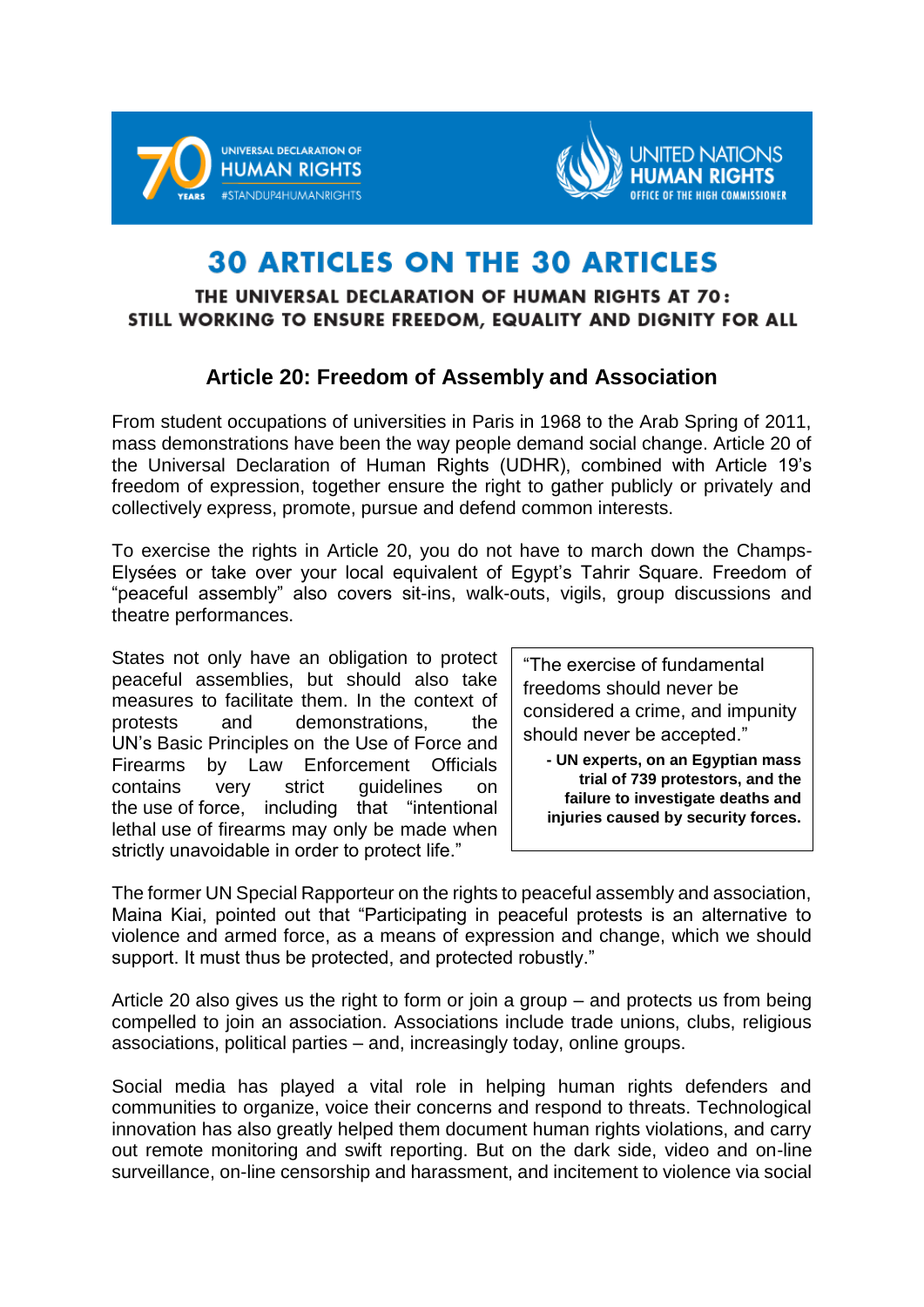media platforms also endanger associations, and their individual members, in a variety of ways.

Civil society groups, included under Article 20's protection of the right to association, were in the forefront of securing many of the world's most significant human rights advances – such as the movements to abolish slavery and to secure the right to vote for women, as well as current movements such as those calling for an end to discrimination against people based on their sexual orientation or gender identity, and an end to sexual abuse and harassment of women.

Every day, in every part of the world, civil society contributes to the promotion, protection and advancement of human rights. This is one of the reasons why the UDHR holds the world record for the number of translations, many of which have been arranged or carried out by civil society rather than by governments. The rights and freedoms laid down in the UDHR are of fundamental importance to civil society, and their own fundamental importance to the cause of human rights is recognized in the protection granted to them under Article 20.

Successive UN High Commissioners for Human Rights have consistently underlined the vital role of civil society in defending human rights. In the words of current High Commissioner, Michelle Bachelet, without human rights defenders, "the Universal Declaration of Human Rights would be lifeless. It is the courage, the generosity of spirit, the integrity and the selflessness of human rights defenders which have kept the Universal Declaration alive. Time and again, it has been thanks to their work that States have acted in support of rights."

However, civil society groups face a growing tide of legal restrictions on their registration, funding, and ability to speak and operate freely, often with counterterrorism and security concerns providing justification for far-ranging constraints. But they also face threats to their security: according to UN data, at least 1,019 human rights defenders, including 127 women, were killed in 61 countries across the world from 2015 to 2017. And that is only the tip of the iceberg as many killings are not reported and countless other human rights defenders were subjected to intimidation, harassment, criminalization, arbitrary detention, torture, forced disappearance and other human rights abuses.

In a 2018 report on reprisals, UN Assistant Secretary-General Andrew Gilmour, highlighted three worrying trends: the growing tendency to label human rights defenders as "terrorists" or "criminals" in an attempt to discredit them; applying legal and administrative procedures to retaliate against them; and the abuse of accreditation and security procedures to block civil society organizations from engaging with the UN.

"When the rights of human rights defenders are violated, all of our rights are put in jeopardy – and all of us are made less safe."

**- Former UN Secretary-General Kofi Annan.** The global alliance of civil society organizations known as CIVICUS summed up the importance of such organizations: "When governments showed the worst of humanity, as in Myanmar, Syria and Yemen, civil society showed the best, voluntarily placing ourselves